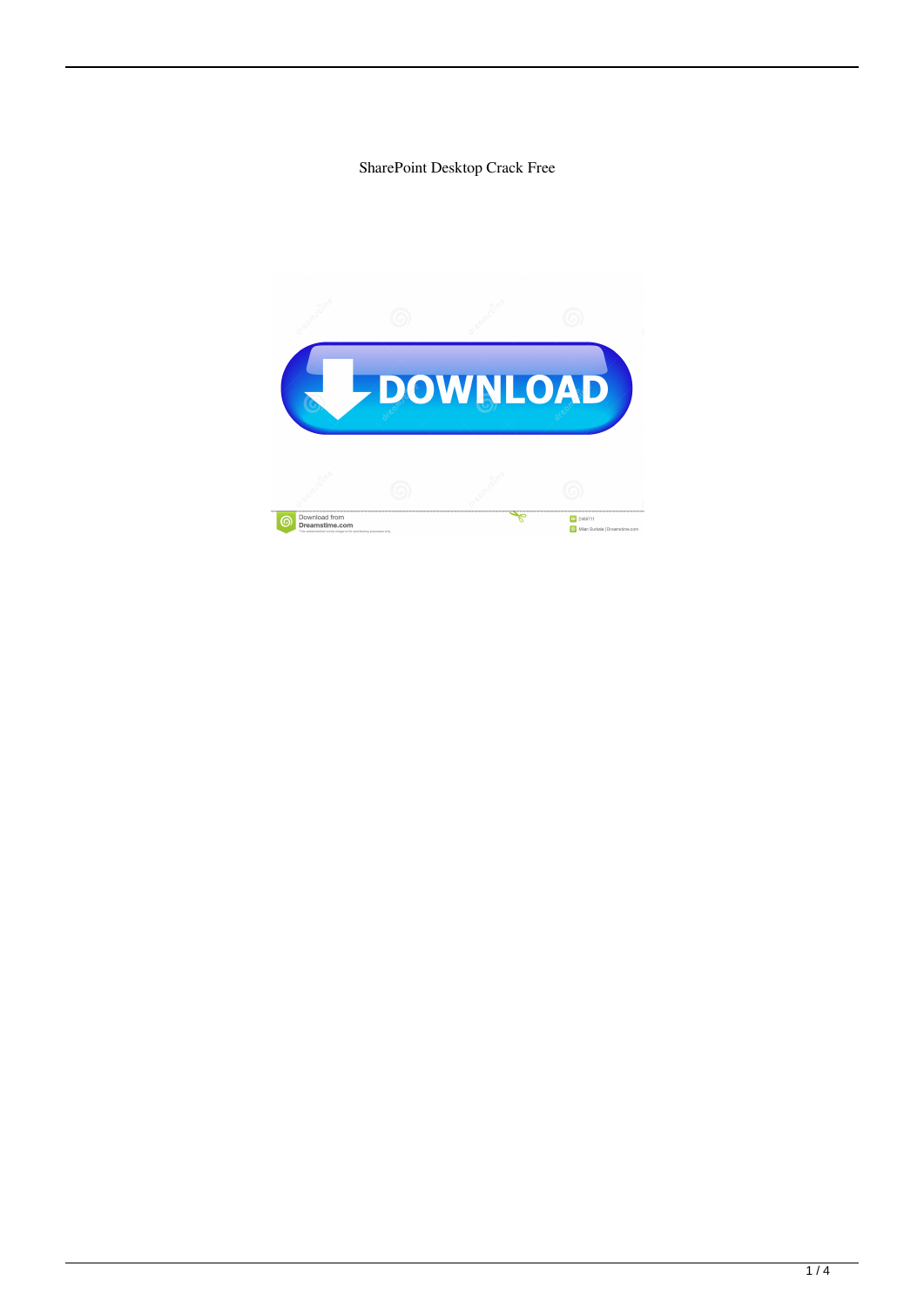## **SharePoint Desktop Free Download**

Get a detailed description of the features of the desktop and how they can be used.

#### **SharePoint Desktop Crack + Torrent**

\* Support "Drag and Drop" and "Copy and Paste" functionality. \* Support "Go to a specific document in a document library and open it using Word in the default Web application of a document library" feature. \* Support "View All Documents" in a document library. KEYMACRO installation: 1. Drag and Drop - to download this package and install it manually follow the steps below. 2. All supported versions of Windows: \* Windows 2000 \* Windows Server 2003 \* Windows XP \* Windows Vista \* Windows 7 \* Windows 8 \* Windows 10 KEYMACRO Installation: 1. Double-click "SPDesk.msi" to install it manually 2. After installation is finished the program will be added to "Add or remove programs" list. 3. Run SPDesk.msi and press the "Install" button. 4. After installation is finished the program will be added to "Add or remove programs" list. 5. Run SPDesk.msi and press the "Close" button. 6. Add SPDesk.exe to the registry # Flexible Notes is a useful and reliable webpart designed to make it possible to take notes, jot down notes and tag information in one place. Flexible Notes has a few major functionalities: \* a note can have a title, a body and be tagged. \* a note can be attached to a task. \* a note can be applied to a folder or a folder can be applied to a note. \* a note can have a subject and a note can be viewed under different subjects. \* notes can be grouped by tag. Flexible Notes can be included in any page of a webpart and can be included in any SharePoint webpart. Flexible Notes has a built-in Item Editor. KEYMACRO Description: \* Support "Drag and Drop" and "Copy and Paste" functionality. \* Support "Go to a specific document in a document library and open it using Word in the default Web application of a document library" feature. \* Support "View All Documents" in a document library. KEYMACRO installation: 1. Drag and Drop - to download this package and install it manually follow the steps below. 2. All supported versions of Windows: \* Windows 2000 \* Windows Server 2003 \* Windows XP \* Windows 81e310abbf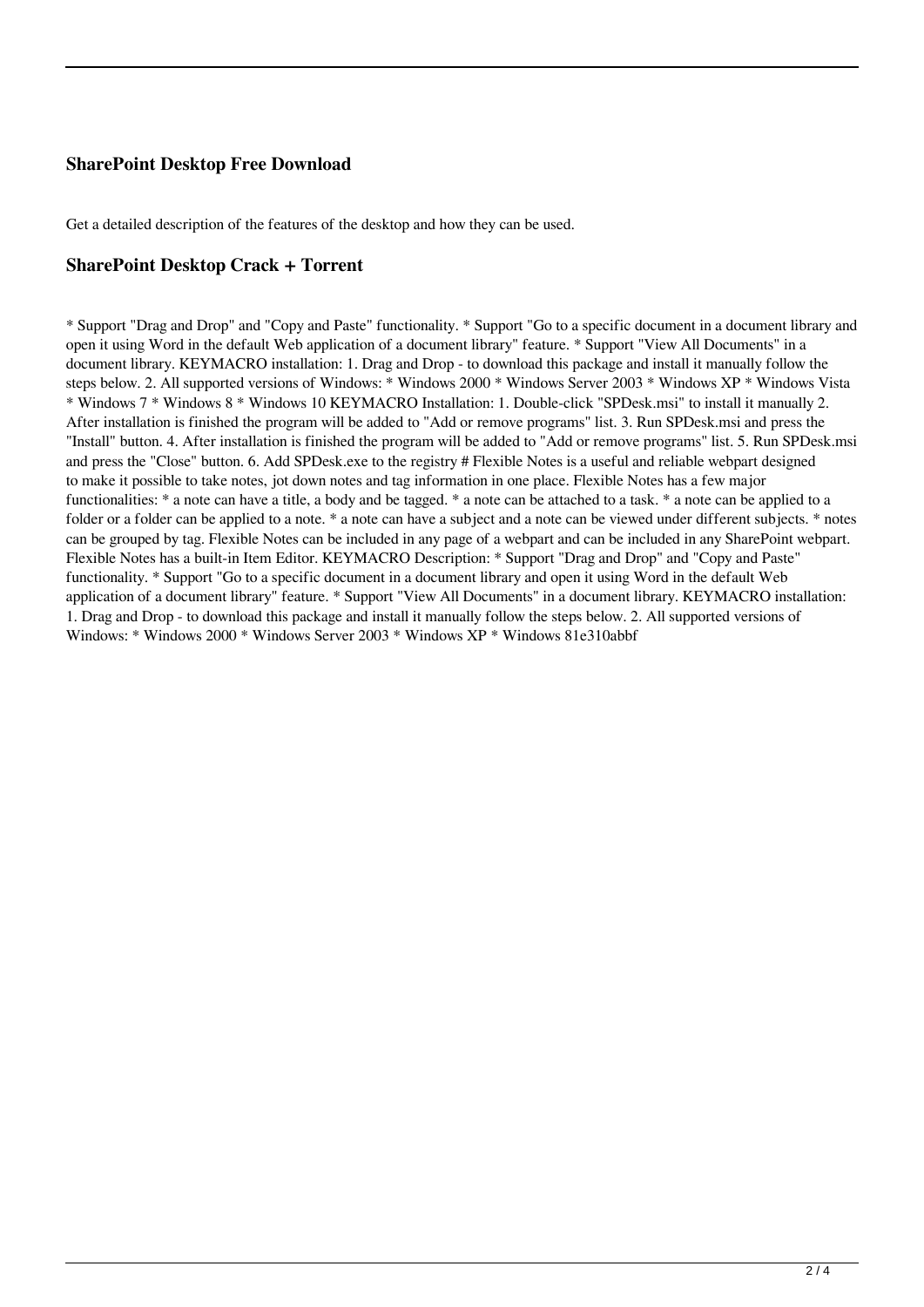## **SharePoint Desktop With License Code Free**

SharePoint Desktop is a reliable and handy webpart to copy, move, cut and paste items in one library to another. With SharePoint Desktop, you can easily explore all document libraries in your site in 1 webpart. Thanks you for using our product! Please visit and download the latest version from A: It looks like you can get the SharePoint UI using the Microsoft.Office.Server.WebControls assembly. If you want to use this, you can use the Visual Studio 2010 SP1 SDK and manually add the dll to your project. In order to use the SDK, do the following. Install the SDK via nuget: Right click your project in Solution Explorer and select "Add Reference..." Select "Assemblies" from the "Actions" tab and select "Browse" Enter "Office2010" in the "Filter text box" and click "OK" Source: Alternatively, you could use Visual Studio 2012 or Visual Studio 2013. In this version, the DLL is automatically added to your project. "Baixa aplicacions de Google Play" "Aquest app no funcionarà si no has desinstal·lat aplicacions de Google Play."

#### **What's New In?**

 Create a Visual Basic.NET project in your Visual Studio. Add the reference to Microsoft.SharePoint.dll. Add the reference to Microsoft.SharePoint.Security.dll. Add the reference to Microsoft.SharePoint.Taxonomy.dll. Add the reference to Microsoft.SharePoint.Portal.dll. Add the reference to Microsoft.SharePoint.dll. Add the reference to Microsoft.SharePoint.Portal.Feature.dll. Add the reference to Microsoft.SharePoint.Client.dll. Add the reference to Microsoft.SharePoint.Client.Taxonomy.dll. Add the reference to Microsoft.SharePoint.Client.Portal.dll. Add the reference to Microsoft.SharePoint.Client.Portal.Security.dll. Add the reference to Microsoft.SharePoint.Client.Portal.dll. Add the reference to Microsoft.SharePoint.Client.Portal.Resources.dll. Add the reference to Microsoft.SharePoint.Client.Portal.Runtime.dll. Add the reference to Microsoft.SharePoint.Client.Runtime.dll. Add the reference to Microsoft.SharePoint.Client.Taxonomy.dll. Add the reference to Microsoft.SharePoint.Client.Portal.Taxonomy.dll. Add the reference to Microsoft.SharePoint.Client.Runtime.Taxonomy.dll. Add the reference to Microsoft.SharePoint.Client.Portal.Runtime.Taxonomy.dll. Add the reference to Microsoft.SharePoint.Client.Runtime.Taxonomy.dll. Add the reference to Microsoft.SharePoint.Client.Runtime.dll. Add the reference to Microsoft.SharePoint.Client.Runtime.Taxonomy.dll. Add the reference to Microsoft.SharePoint.Client.Taxonomy.dll. Add the reference to Microsoft.SharePoint.Client.Taxonomy.Runtime.dll. Add the reference to Microsoft.SharePoint.Client.Taxonomy.Runtime.dll. Add the reference to

Microsoft.SharePoint.Client.Taxonomy.Runtime.dll. Add the reference to Microsoft.SharePoint.Client.Taxonomy.Runtime.dll. Add the reference to Microsoft.SharePoint.Client.Taxonomy.Runtime.dll. Add the reference